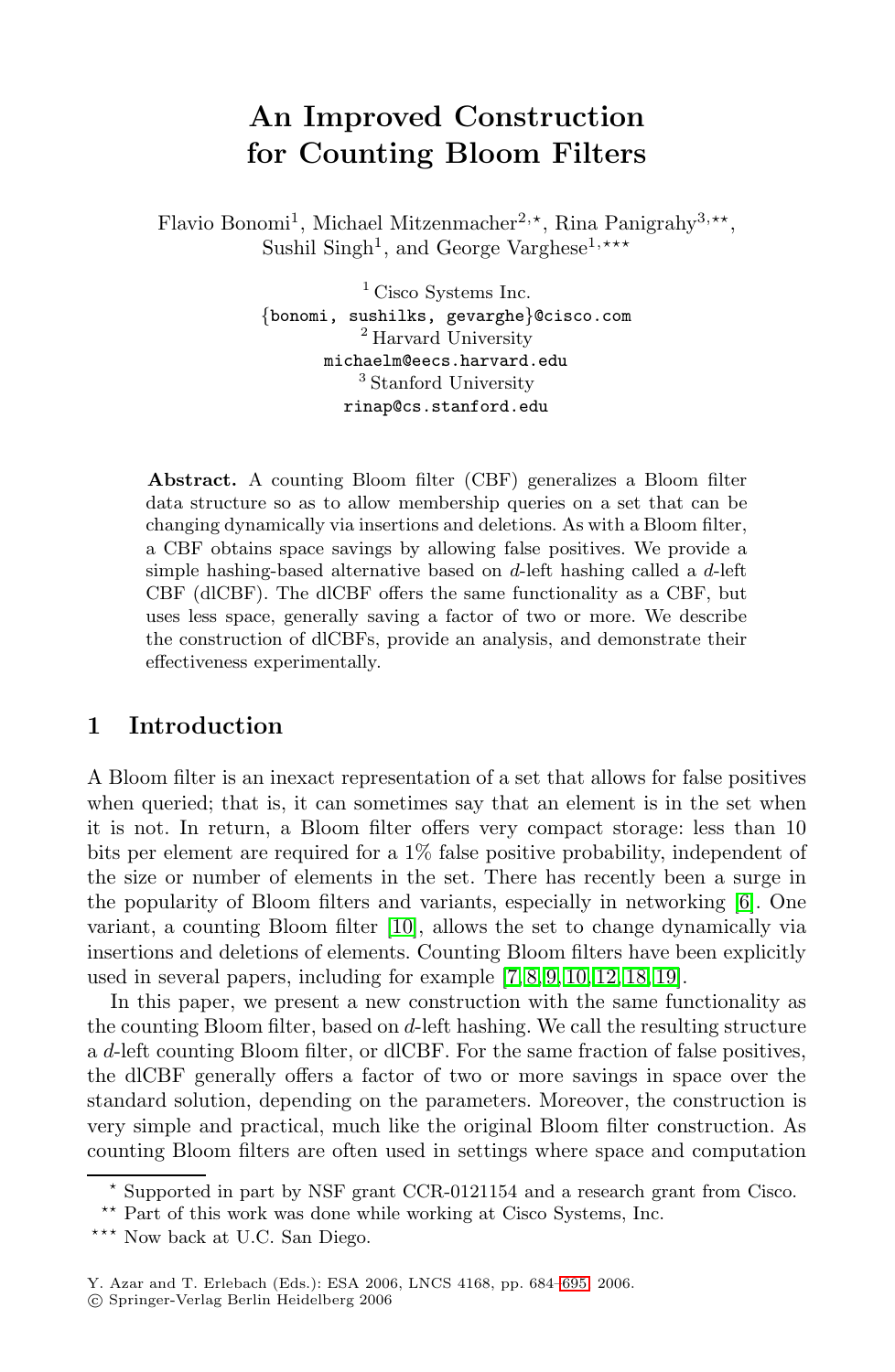are limited, including for example routers, we expect that this construction will prove quite useful in practice.

## **2 Background**

#### **2.1 Bloom Filters and Counting Bloom Filters**

We briefly review Bloom filters; for further details, see [\[6\]](#page-11-0). A Bloom filter represents a set S of m elements from a universe U using an array of n bits, denoted by  $B[1], \ldots, B[n]$ , initially all set to 0. The filter uses a group H of k independent hash functions  $h_1, \ldots, h_k$  with range  $\{1, \ldots, n\}$  that independently map each element in the universe to a random number uniformly over the range. (This optimistic assumption is standard and convenient for Bloom filter analyses.) For each element  $x \in S$ , the bits  $B[h_i(x)]$  are set to 1 for  $1 \leq i \leq k$ . (A bit can be set to 1 multiple times.) To answer a query of the form "Is  $y \in S$ ?", we check whether all  $h_i(y)$  are set to 1. If not, y is not a member of S, by the construction. If all  $h_i(y)$  are set to 1, it is assumed that y is in S, and hence a Bloom filter may yield a false positive.

The probability of a false positive for an element not in the set is easily derived. If p is the fraction of ones in the filter, it is simply  $p<sup>k</sup>$ . A standard combinatorial argument gives that  $p$  is concentrated around its expectation

$$
\left(1 - \left(1 - 1/n\right)^{mk}\right) \approx \left(1 - e^{-km/n}\right).
$$

These expressions are minimized when  $k = \ln 2 \cdot (n/m)$ , giving a false positive probability f of  $f \approx (1/2)^k \approx (0.6185)^{n/m}$ . In practice, k must be an integer, and both  $n/m$  (the number of bits per set element) and k should be thought of as constants. For example, when  $n/m = 10$  and  $k = 7$  the false positive probability is just over 0.008.

Deleting elements from a Bloom filter cannot be done simply by changing ones back to zeros, as a single bit may correspond to multiple elements. To allow for deletions, a counting Bloom filter (CBF) uses an array of n counters instead of bits; the counters track the number of elements currently hashed to that location [\[10\]](#page-11-1). Deletions can now be safely done by decrementing the relevant counters. A standard Bloom filter can be derived from a counting Bloom filter by setting all non-zero counts to 1. Counters must be chosen large enough to avoid overflow; for most applications, four bits suffice [\[5,](#page-11-9) [10\]](#page-11-1). We generally use the rule of four bits per counter when comparing results of our data structure with a standard CBF, although we do note that this could be reduced somewhat with some additional complexity.

#### **2.2 Related Work on Counting Bloom Filters**

The obvious disadvantage of counting Bloom filters is that they appear quite wasteful of space. Using counters of four bits blows up the required space by a factor of four over a standard Bloom filter, even though most entries are zero.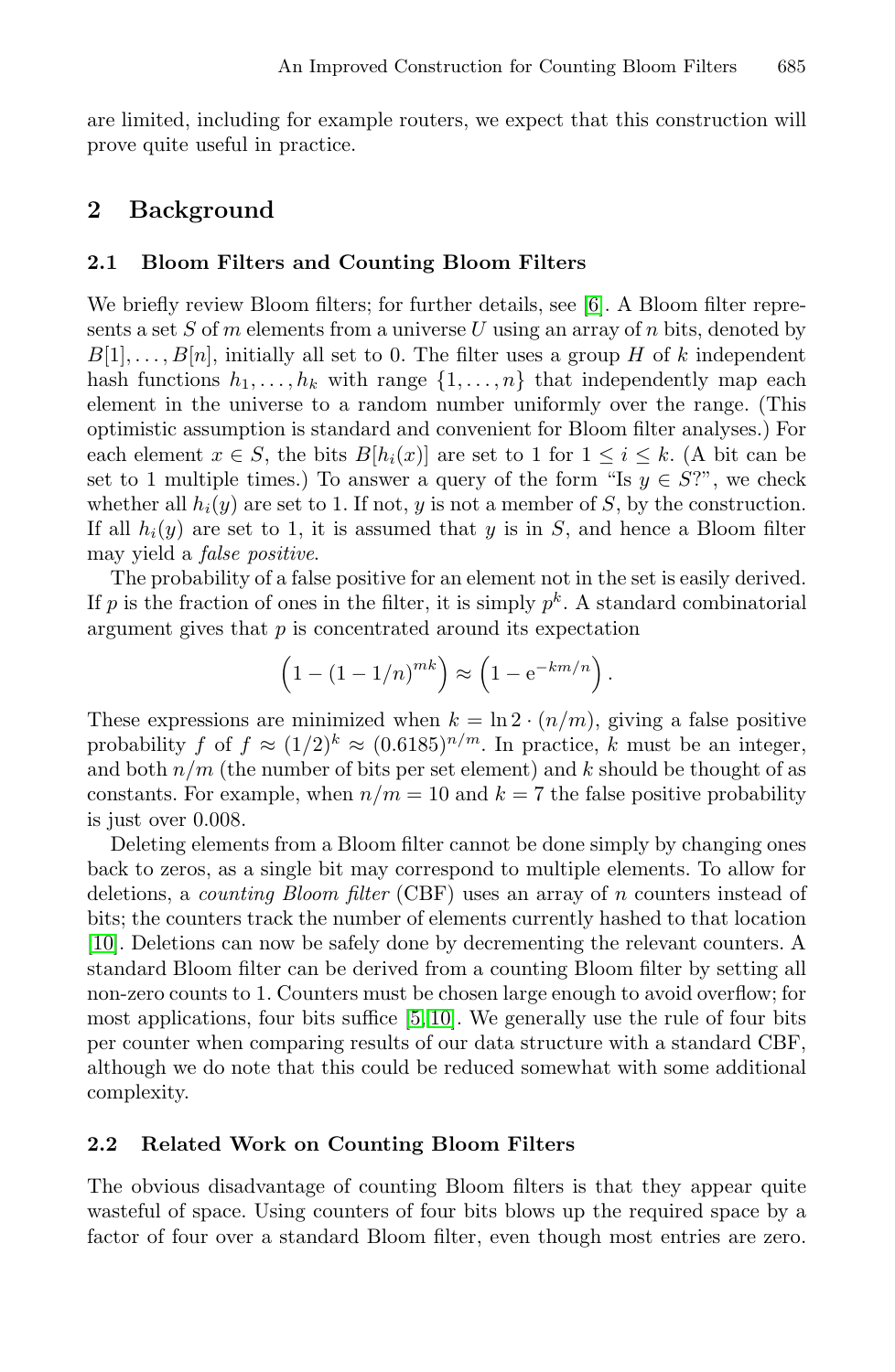Some work has been done to improve on this. The spectral Bloom filter was desigend for multi-sets, but also considers schemes to improve the efficiency of storing counters [\[7\]](#page-11-2). A paper on "optimal" Bloom filter replacements is another work in this vein [\[17\]](#page-11-10), introducing a data structure with the same functionality as a counting Bloom filter that is, at least asymptotically, more space-efficient.

While this problem has received some attention, the previous work does not appear to give useful solutions. Spectral Bloom filters are primarily designed for multi-sets and skewed streams; we do not know of experiments or other evidence suggesting they are appropriate as a replacement for a CBF. The alternatives suggested in [\[17\]](#page-11-10) do not appear to have been subject to experimental evaluation. Moreover, the schemes suggested in both of these papers appear substantially more complex than the standard counting Bloom filter scheme. This simplicity is not just useful in terms of ease of programming; for implementations in hardware, the simplicity of the Bloom filter scheme translates into very straightforward and clean hardware designs.

Our goal is to provide a scheme that maintains the simplicity of the original counting Bloom filter construction, and further is backed by experimental results demonstrating that the scheme is likely to be very useful in practice. We believe our work is novel in these regards. Our motivation for our general approach came about when considering generalizations of Bloom filters for state machines. See [\[4\]](#page-11-11) for more details.

### <span id="page-2-0"></span>**2.3 Background:** *d***-Left Hashing**

Our approach makes use of  $d$ -left hashing, a variation of the balanced allocations paradigm  $[1]$  due to Vöcking  $[20]$ , which we now recall. Often this setting is described in terms of balls and bins; here, for consistency, we use the terms elements and buckets. We have a hash table consisting of  $n$  buckets. Initially they are divided into d disjoint subtables of  $n/d$  buckets. (For convenience we assume  $n/d$  is an integer.) We think of the subtables as running consecutively from left to right. Each incoming element is hashed to give it a collection of  $d$  possible buckets where it can be placed, one in each subtable. We assume in the analysis that these choices are uniform and independent. Each incoming element is placed in the bucket containing the smallest number of elements; in case of a tie, the element is placed in the bucket of the leftmost subtable with the smallest number of elements. To search for an element in the hash table, the contents of d buckets must be checked. Note that, if the bucket size is fixed a priori, there is the possibility of overflow. Various combinatorial bounds on the resulting maximum load have been proven [\[2,](#page-11-14) [20\]](#page-11-13).

For our purposes, we are more interested in obtaining precise estimates of d-left hashing under constant average load per bucket. For the case where elements are only inserted, this can be obtained by considering the fluid limit, corresponding to the limiting case where the number of elements and buckets grow to infinity but with the ratio between them remaining fixed. The fluid limit is easily represented by a family of differential equations, as described in [\[5,](#page-11-9) [14\]](#page-11-15). The advantage of using the fluid limits in conjunction with simulation is that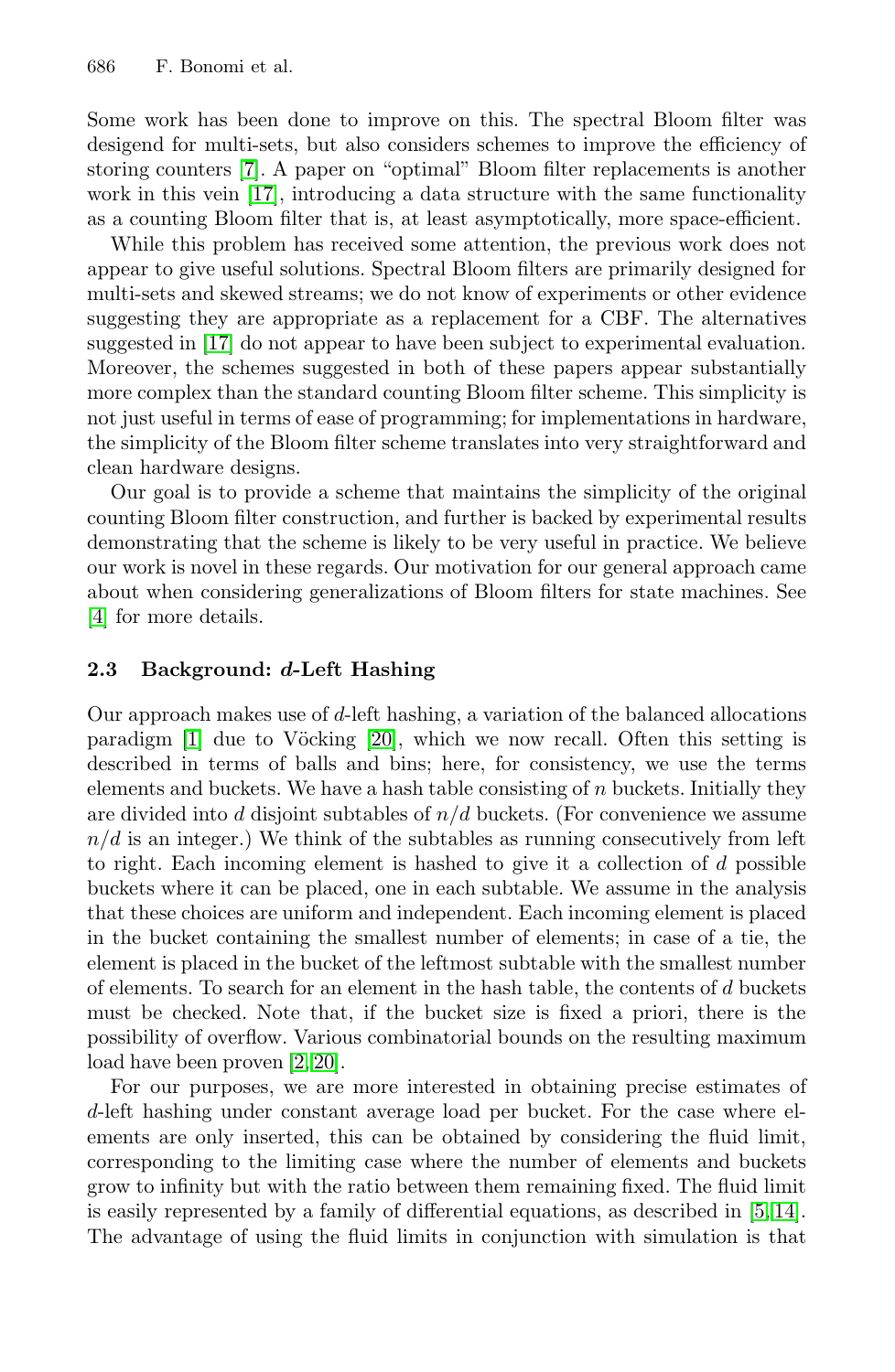it provides insight into how d-left hashing scales and the probability of overflow when fixed bucket sizes are used. Because of lack of space, we do not review the derivation of the differential equations. (See the full version for more details.)

Analyzing the behavior with deletions is somewhat more problematic in this framework, as one requires a suitable model of deletions. Good insight can be gained by the following approach. Suppose that we begin by inserting  $m$  elements, and then repeatedly, at each time step, delete an element chosen uniformly at random and then insert a new element. The corresponding fluid limit equations can be easily derived and are very similar to the insertion-only case. We can run the family of equations until the system appears to reach a steady state distribution. (Again, more details are in the full version.)

# **3 The** *d***-Left CBF Construction**

#### **3.1 The Framework**

Our goal is to design a structure that allows membership queries on a set  $S$  over a universe U that can change dynamically via insertions and deletions, although there will be an upper bound of m on the size of the set. A query on  $x \in S$  should always return that  $x \in S$ ; a query on some  $y \notin S$  could give a false positive. The target false positive rate is  $\epsilon$ . We allow for data structures that may with very small probability reach a failure condition, such as the overflow of a counter, at some point in its lifetime. Preferably, the failure probability is so small that it should not occur in practice. The failure condition should, however, be apparent, so that an appropriate response can be taken if necessary.

A standard counting Bloom filter offers one possible solution to this problem. Our alternative has a different starting point. It is a folklore result (see [\[6\]](#page-11-0)) that if the set  $S$  is static, one can achieve essentially optimal performance by using a perfect hash function and fingerprints. One finds a perfect hash function  $P: U \to [|S|]$ , and then stores at each location an  $f = \lceil \log 1/\epsilon \rceil$  bit fingerprint in an array of size  $|S|$ , computed according to some (pseudo-)random hash function H. A query on z requires computing  $P(z)$  and  $H(z)$ , and checking whether the fingerprint stored at  $P(z)$  matches  $H(z)$ . When  $z \in S$  a correct response is given, and when  $z \notin S$  a false positive occurs with probability at most  $\epsilon$ ; this uses  $m \lceil \log 1/\epsilon \rceil$  bits.

The problem with this approach is that it does not cope with changes in the set S, and perfect hash functions are generally too expensive to compute for most applications. To deal with this, we make use of the fact, recognized in [\[5\]](#page-11-9), that using d-left hashing provides a natural way to obtain an "almost perfect" hash function. The resulting hash function is only almost perfect in that instead of having one set element in each bucket, there can be several, and space is not perfectly utilized. A strong advantage, however, is that it can easily handle dynamically changing sets. The resulting construction meets our goals of being a substantial improvement over Bloom filters while maintaining simplicity. (See [\[12\]](#page-11-5) for an alternative approach for dynamic "almost perfect" hash functions.)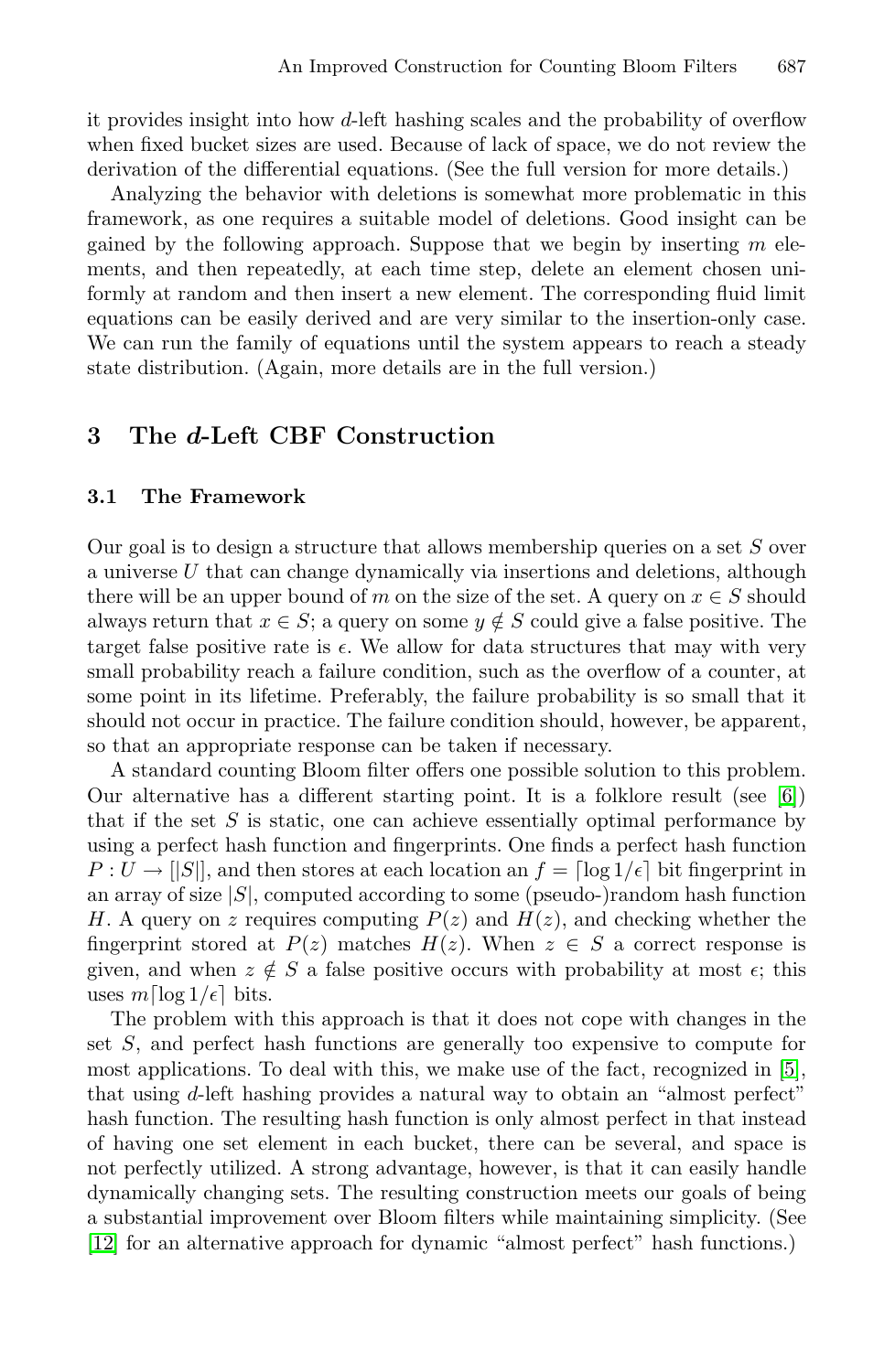#### <span id="page-4-0"></span>**3.2 The Construction of a** *d***-Left Counting Bloom Filter**

We first present a seemingly natural construction of a dlCBF that has a subtle flaw; we then demonstrate how this flaw can be corrected. To begin, we use a d-left hash table, where each bucket consists of many cells, each cell being a fixed number of bits meant to hold a fingerprint and a counter. As we want to avoid pointers to keep our representation as small as possible, we use a fixed number of cells per bucket, so that our hash table may be viewed as a large bit array.

We store a fingerprint for each element. The fingerprints are essentially compressed by taking advantage of how they are stored. Specifically, each fingerprint will consist of two parts. The first part corresponds to the *bucket index* the element is placed in. We assume the bucket index has range  $[B]$ , where in this setting we use  $[x] = \{0, 1, \ldots, x-1\}$ . The second part is the remaining fingerprint, which we refer to as the remainder, and is stored explicitly. We assume the remainder has range  $[R]$ .

For example, if we were just using a single hash function, and a single hash table with B buckets, we would use a hash function  $H: U \to [B] \times [R]$ . The m elements of S would be stored by computing  $H(x)$  for each  $x \in S$  and storing the appropriate remainders in a cell for each bucket. In order to handle deletions in the case that two (or more) elements might yield the same bucket and remainder, each cell would also contain a small counter. A false positive would occur if and only if for a query  $y \notin S$  there existed  $x \in S$  with  $H(x) = H(y)$ .

Using a single hash function yields the problem that the distribution of the load varies dramatically across buckets, essentially according to a Poisson distribution. Since we use a fixed number of cells per bucket, to avoid overflow requires a small average load as compared to the maximum load, leading to a lot of wasted spaced. Using d-left hashing dramatically reduces this waste.

We now explain the subtle problem with using  $d$ -left hashing directly. Let us suppose that our hash table is split into  $d$  subtables, each with  $B$  buckets. To use d-left hashing, we would naturally use a hash function  $H: U \to [B]^d \times [R]$ , giving d choices for each element, and store the remainder in the least loaded of the d choices (breaking ties to the left). The problem arises when it comes time to delete an element from the set. The corresponding remainder might be found in more than one of the d choices, as the same remainder might have been placed by another element in another of these d buckets at some later point in time. When this happens, we do not know which copy to delete.

It is worth making this clear by framing a specific example. Suppose that when an element  $x$  is inserted into the table, its  $d$  choices correspond to the first bucket in each subarray, and its remainder is a. Suppose further that the loads are such that the remainder is stored in the last subarray. Now suppose later than an element  $y$  is inserted into the table, its  $d$  choices correspond to the *i*th bucket in the *i*th subarray for each  $i$ , and its remainder is also  $a$ . Notice that, because the remainder a was placed in the first bucket of the last subarray for x, when y is placed, this remainder a will not be seen in any of  $y$ 's buckets. Now suppose that, due to  $y$ , the remainder  $a$  is placed in the first bucket of the first subarray. Finally, consider what happens when we now try to delete  $x$ . The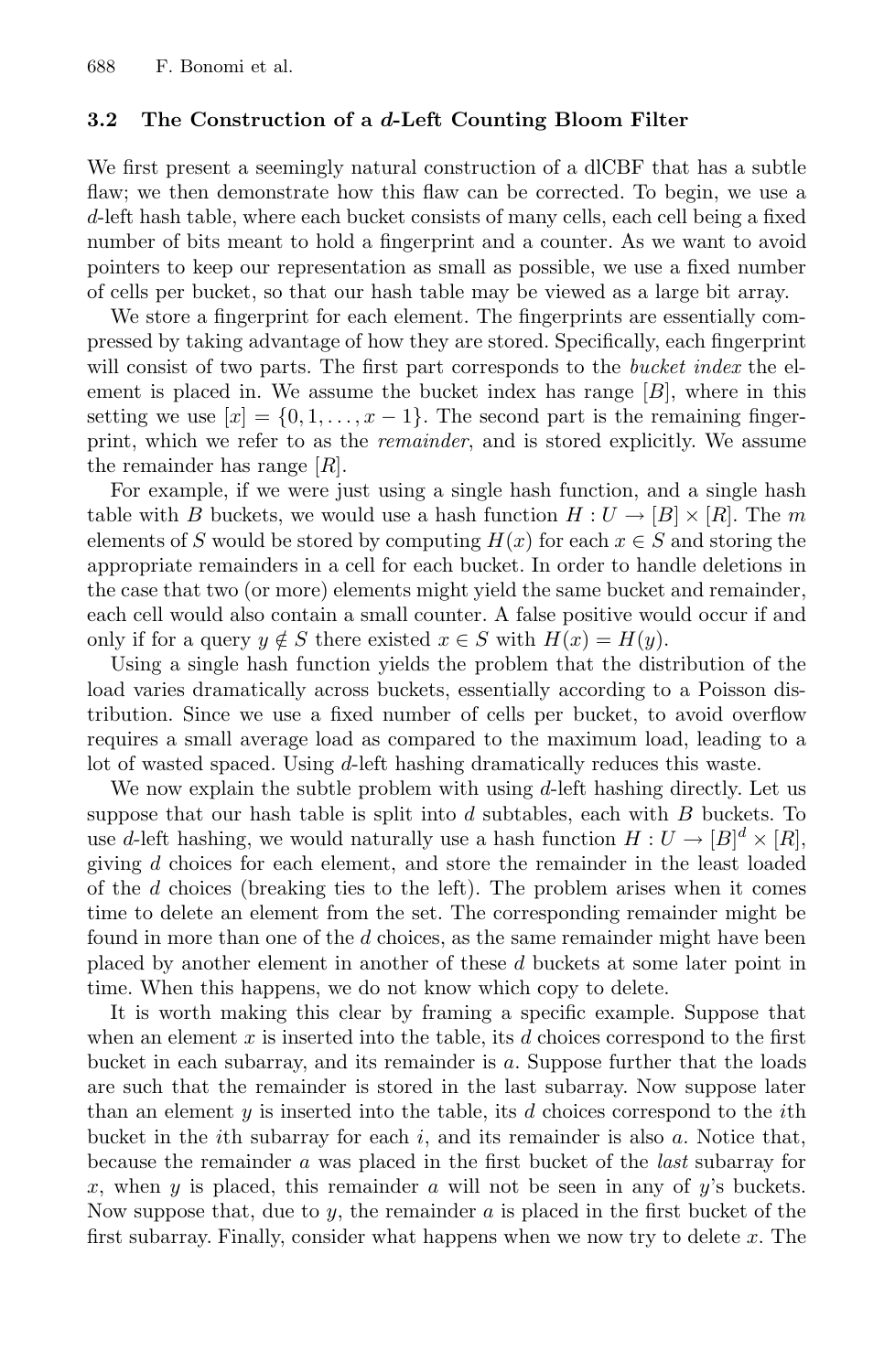appropriate remainder a now appears in two of x's buckets, the first and the last, and there is no way to tell which to delete. Deleting both would lead to false negatives for queries on the element y; such occurrences happen too frequently to allow this approach. Failing to delete would leave garbage in the table, causing it to fill and leading to increased false positives.

We solve this problem by breaking the hashing operations into two phases. For the first phase, we start with a hash function  $H: U \to [B] \times [R]$ ; this gives us the true fingerprint  $f_x = H(x)$  for an element. For the second phase, to obtain the d locations, we make use of additional (pseudo)-random permutations  $P_1, \ldots, P_d$ . Specifically, let  $H(x) = f_x = (b, r)$ . Then let

$$
P_1(f_x) = (b_1, r_1), P_2(f_x) = (b_2, r_2), \dots, P_d(f_x) = (b_d, r_d).
$$

The values  $P_i(f_x)$  correspond to the bucket and remainder corresponding to  $f_x$ for the ith subarray. Notice that for a given element, the remainder that can be stored in each subarray can be different; although this is not strictly necessary, it proves convenient for implementation. When storing an element, we first see whether in any bucket  $b_i$  the remainder  $r_i$  is already being stored. If so, we simply increment the corresponding counter. We point out that these counters can be much smaller than counters used in the standard CBF construction, as here collisions are much rarer; they occur only when  $H$  gives the same result for multiple elements. Also, as we show in Claim [3.2,](#page-4-0) only one remainder associated with  $f_x$  is stored in the table at any time, avoiding any problem with deletions. If  $r_i$  is not already stored, we store the remainder in the least loaded bucket according to the d-left scheme.

The following simple claims demonstrate the functionality of this dlCBF construction. When considering false positives below, we ignore the negligible probabilities of counter or bucket overflow, which must be considered separately.

Claim. When deleting an element in the set, only one remainder corresponding to the element will exist in the table.

*Proof.* Suppose not. Then there is some element  $x \in S$  whose remainder is stored in subtable j to be deleted and at the same time another element  $y \in S$  such that  $P_i(f_x) = P_i(f_y)$  for  $i \neq j$ . Since the  $P_i$  are permutations, we must have that  $f_x = f_y$ , so x and y share the same true fingerprint. Now suppose without loss of generality that x was inserted before  $y$ ; in this case, when y is inserted, the counter in subtable  $j$  associated with the remainder of  $x$  would be incremented, contradicting our assumption.

*Claim.* A false positive for a query z occurs if and only if  $H(z) = H(x)$  for some  $x \in S$ .

*Proof.* If z gives a false positive, we have  $P_i(f_x) = P_i(f_z)$  for some  $x \in S$ . But then  $H(x) = H(z)$ .

*Claim.* The false positive probability is  $1 - (1 - 1/BR)^{|S|} \approx m/BR$ .

*Proof.* The probability that there is no false positive for  $z$  is the probability that no  $x \in S$  has  $H(x) = H(z)$ , and this expression corresponds to that probability.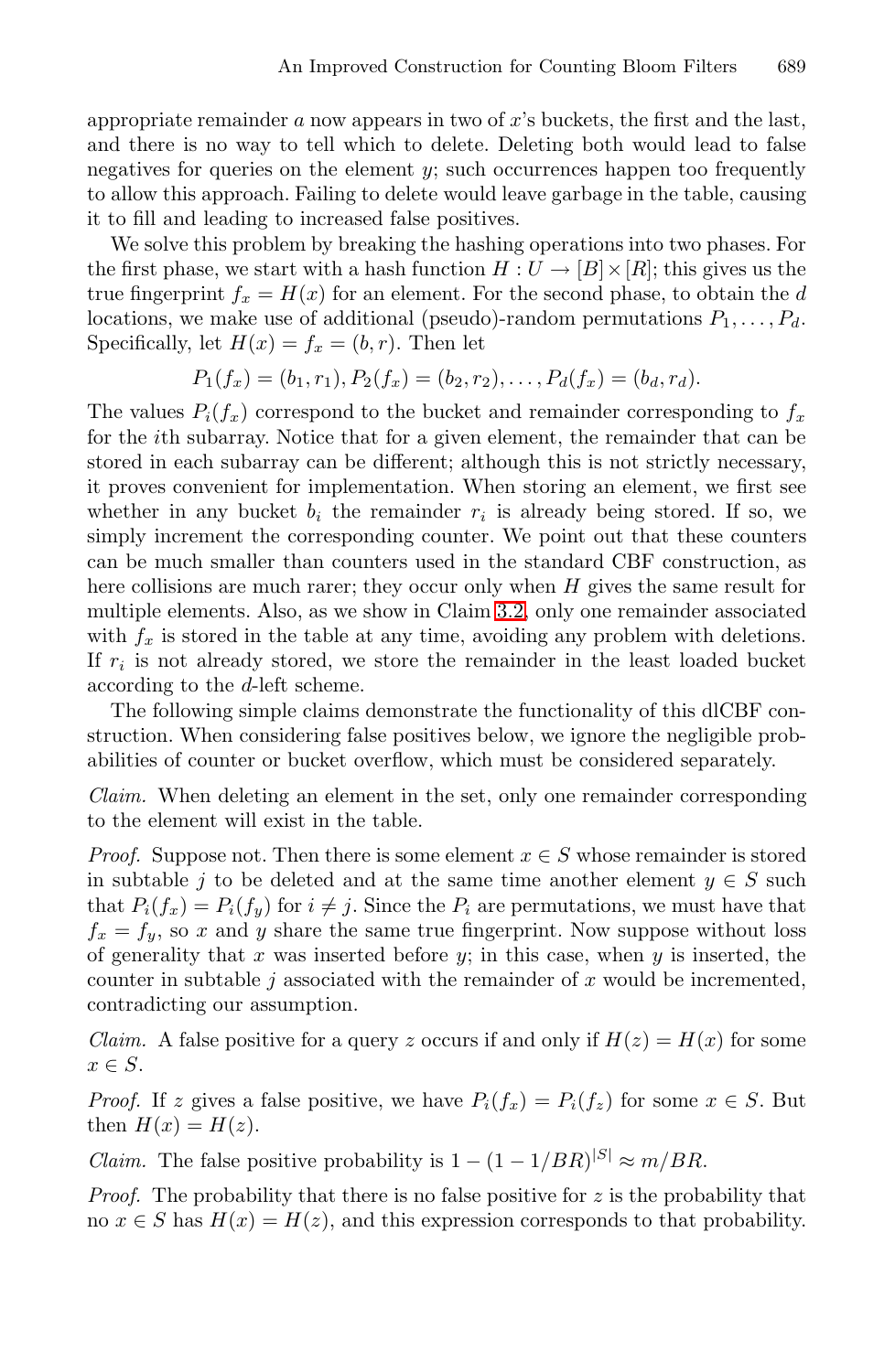We have thereby avoided the problem of finding two possible fingerprints to delete when handling deletions. In return, however, we have introduced another issue. Our process is no longer exactly equivalent to the d-left hashing process we have analyzed, since our d choices are no longer independent and uniform, but instead determined by the choice of the permutations. In any instantiation, there are really only BR collections of d choices available, not a full  $B^d$ . Fortunately this problem is much less significant, at least in practice. Intuitively, this is because the dependence is small enough that the behavior is essentially the same. We verify this with simulations below. A formal argument seems possible, for limited numbers of deletions, but is beyond the scope of this paper. More discussion of this point is given in the full version.

#### <span id="page-6-0"></span>**3.3 Additional Practical Issues**

In practice we recommend using simple linear functions for the permutations; for example, when  $H(x)$  can has range  $[2<sup>q</sup>]$ , we suggest using

$$
P_i(H(x)) = aH(x) \bmod 2^q
$$

for a chosen uniformly at random from the odd numbers in  $[2^q]$ . The high order bits of  $P_i(H(x))$  can be used for the bucket, and the low order bits for the fingerprint. (Because of the dependence of these hash functions, using the low order bits for the buckets is less effective; the same groups of buckets will frequently be chosen. Also, although even  $H(x)$  values are then placed only in even buckets, and similarly for odd  $H(x)$  values, since  $H(x)$  values are (pseudo)random the effect is negligible.) In this case, it is harder to see why the system behavior should necessarily follow the fluid limit, since the dependence among the bucket choices is quite strong with such limited hash functions. However, our simulations, discussed below, suggest the fluid limit is still remarkably accurate. (Some theoretical backing for this comes from the the recent results of [\[11\]](#page-11-16); again, further discussion is in the full version.)

Using simple invertible permutations  $P_i$  may allow further advantages. For example, when inserting an element, it may be possible to move other elements in the hash table, as long as each element is properly placed according to one of its d choices. (Allowing such movement of elements was the insight behind cuckoo hashing [\[15\]](#page-11-17), and subsequent work based on cuckoo hashing, including [\[16\]](#page-11-18).) Intuitively, such moves allow one to rectify previous placement decisions that may have subsequently turned out poorly. Recent work has shown that even limited ability to move existing elements in the hash table can yield better balance and further reduce loads [\[15,](#page-11-17) [16\]](#page-11-18). In particular, such moves may be useful as an emergency measure for coping with situations where the table becomes overloaded, using the moves to prevent overflow. By using simple invertible permutations  $P_i$ , one can compute  $f_x$  from a value  $P_i(f_x)$ , and move the fingerprint to another location given by  $P_i(f_x)$ . We have not studied this approach extensively, as we believe the costs outweigh the benefits for our target applications, but it may be useful in future work.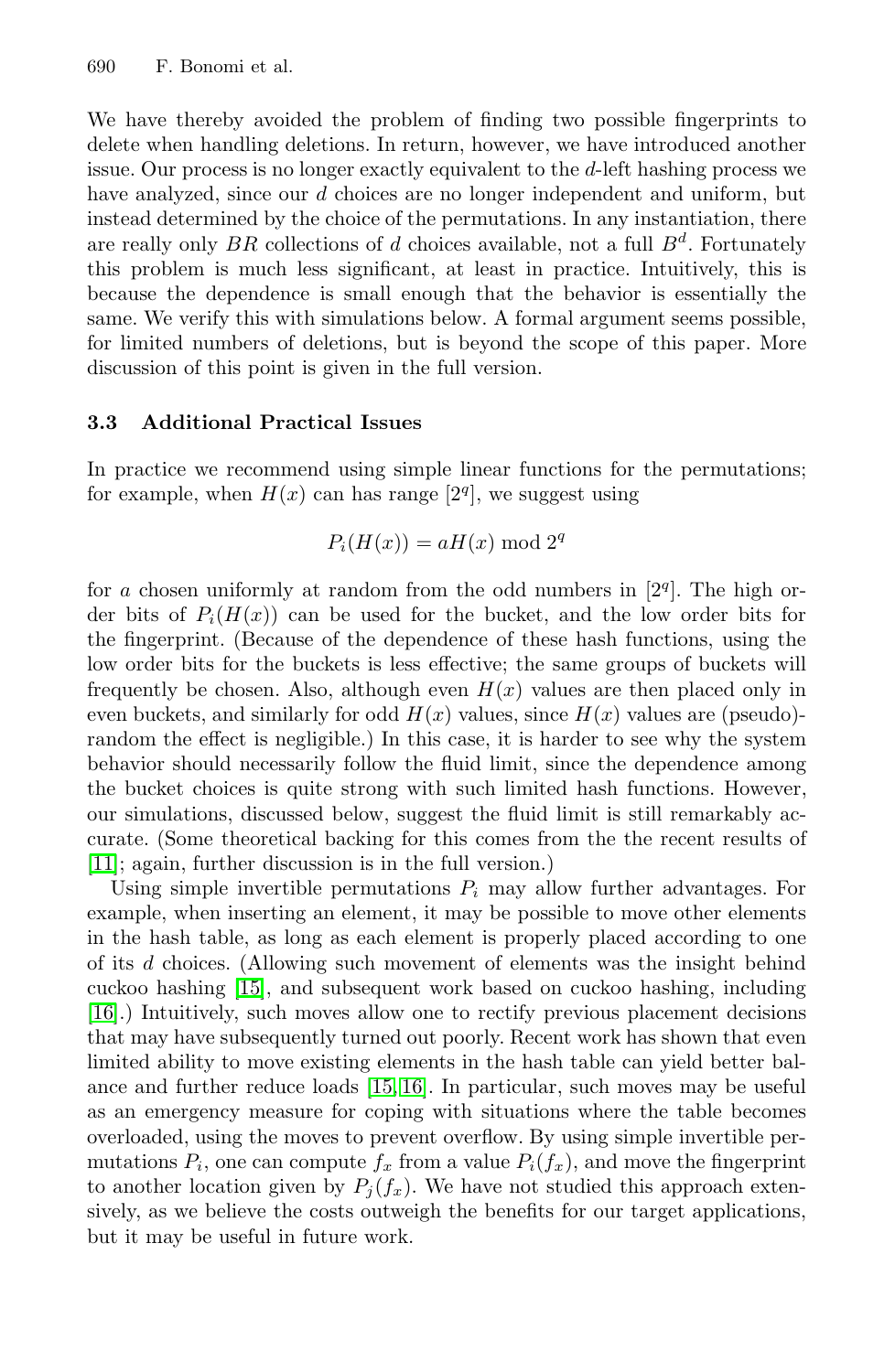#### <span id="page-7-0"></span>**4 A Comparison with Standard Counting Bloom Filters**

Roughly speaking, our experience has been that for natural parameters, our dlCBF uses half the space or less than standard CBF with the same false positive probability, and it appears as simple or even simpler to put into practice. We now formalize this comparison. Suppose, for convenience, that we are dynamically tracking a set of m elements that changes over time.

For m elements, a standard CBF using cm counters, each with four bits, as well as the theoretically optimal  $k = c \ln 2$  hash functions, gives a false positive probability of approximately  $(2^{-\ln 2})^c$  using 4cm bits. (This is slightly optimistic, because of the rounding for  $k$ .) The probability of counter overflow is negligible.

A comparable system using our dlCBF would use four subarrays, each with  $m/24$  buckets, giving an average load of six elements per bucket. The method of Section [2.3](#page-2-0) shows that providing room for eight elements per bucket should suffice to prevent bucket overflow with very high probability. Each cell counter should allow for up to four elements with the same hash value from the hash function H in the first step to prevent counter overflow with high probability. This can be done effectively with 2 bit counters, as long as one has a sentinel cell value, say 0, that cannot be a fingerprint but represents an empty cell. (We ignore the minimal effect of the sentinel value henceforth.) With an  $r$  bit remainder, the false positive probability is upper bounded by  $24 \cdot 2^{-r}$ , and the total number of bits used is  $4m(r+2)/3$ . (For convenience, we think of  $r \geq 5$  henceforth, so that our upper bound on the probability is less than 1.) Alternatively, one can think in the following terms: to obtain a false positive rate of  $f = 24 \cdot 2^{-r}$ , one needs to use  $(4 \log_2(1/f) + 20 + 4 \log_2 3)/3$  bits per element. We note that the constant factor of  $4/3$  in the leading term  $4\log_2(1/f)/3$  could be reduced arbitrarily close to 1 by using buckets with more items and filling them more tightly; the corresponding disadvantages would be a larger constant term, and more cells would need to be examined on each lookup when trying to find a matching remainder.

Equating  $c = (r + 2)/3$ , the two approaches use the same amount of space. But comparing the resulting false positive probabilities, we find

$$
(2^{-\ln 2})^{(r+2)/3} > 24 \cdot 2^{-r}
$$

for all integers  $r \geq 7$ . Indeed, the more space used, the larger the ratio between the false positive probability of the standard CBF and the dlCBF. For  $r = 14$ and  $c = 16/3$ , for example, the two structures are the same size, but the false positive probability is over a factor of 100 smaller for the dlCBF. Moreover, the dlCBF actually uses less hashing than a standard CBF once the false positive probability is sufficiently small.

Alternatively, we might equalize the false positive probabilities. For example, using 9 4-bit counters (or 36 bits) per element with six hash functions in a standard CBF gives a false positive probability of about 0.01327. Using 11-bit remainders (or 52/3 bits per element) with the dlCBF gives a smaller false positive probability of approximately 0.01172. The dlCBF provides better performance with less than 1/2 the space of the standard CBF for this very natural parameter setting.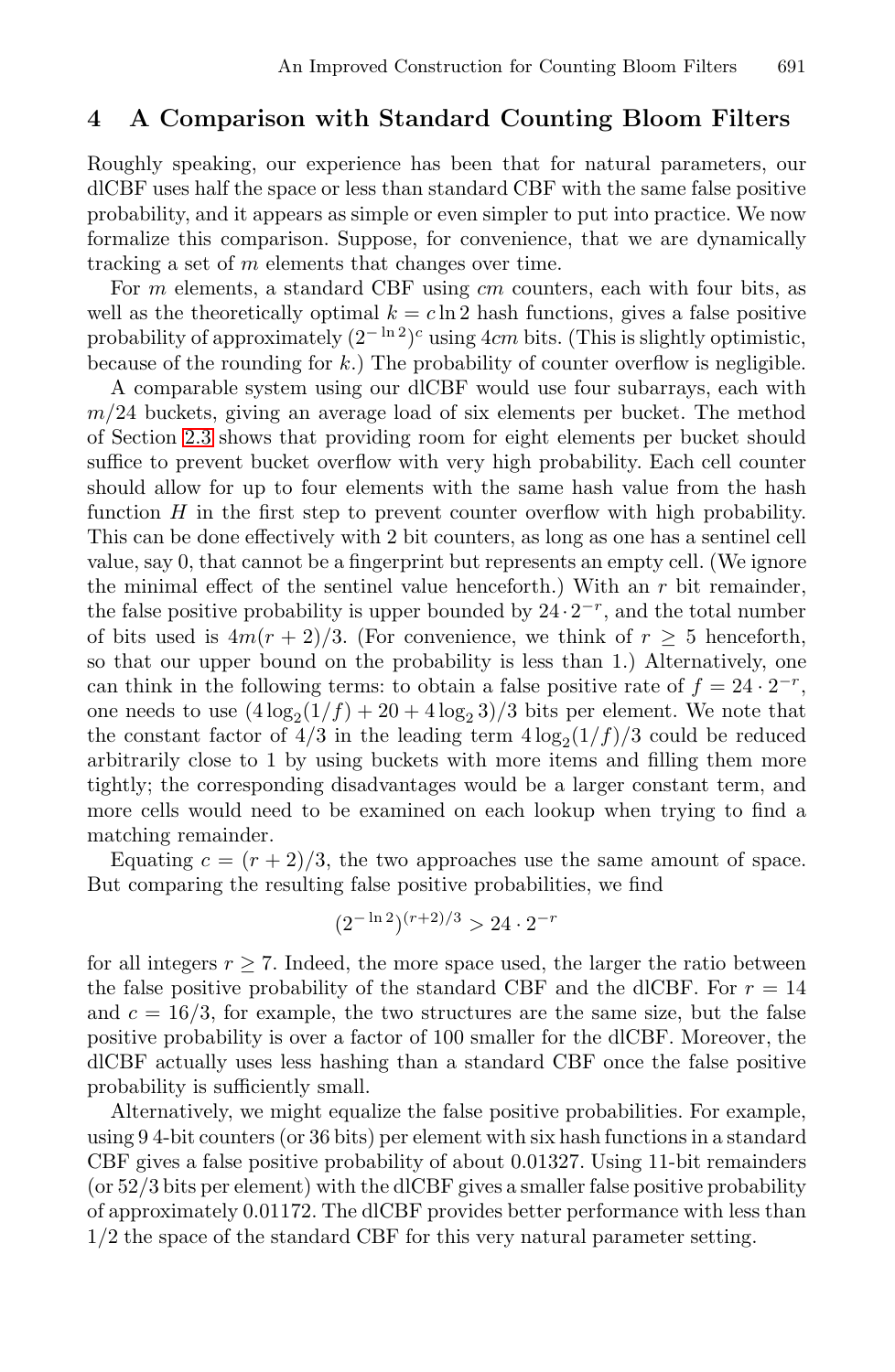# **5 Simulation Results**

#### **5.1 A Full Example and Comparison**

We have implemented a simulation of the dlCBF in order to test its performance and compare to a standard CBF. We focus here on a specific example, and extrapolate from it. We chose a table with 4 subarrays, each with 2048 buckets, and each bucket with  $8$  cells, for a total capacity of  $2^{16}$  elements. Our target load is  $3 \cdot 2^{14} = 49152$  elements, corresponding to an average load of six items per bucket. The approach of Section [2.3](#page-2-0) suggests that bucket overload is sufficiently rare (on the order of  $10^{-27}$  per set of elements) that it can be ignored.

We must also choose the size of the remainder and the number of counter bits per cell. In our example we have chosen 14 bit fingerprints, which as per our analysis of Section [4](#page-7-0) should give us a false positive rate of slightly less than 24 · 2<sup>−14</sup> ≈ 0.001465. We use 2 bit counters per cell to handle cases where a hash value is repeated. The total size of our structure is therefore exactly  $2^{20}$  bits.

In our construction, we use a "strong" hash function for the first phase (based on drand48), and random linear permutations exactly as described in Section [3.3](#page-6-0) for the second phase.

For every experiment we perform, we do 10000 *trials*. In each trial, we initially begin with a set of 49152 elements, which we represent with the dlCBF; this corresponds to an average of six elements per bucket. We then simulate  $2^{20}$  time steps, where in each time step we first delete an element from the current set uniformly at random, and then we insert a new element chosen uniformly at random from the much larger universe. This test is meant to exemplify the case where the dlCBF always remains near capacity, although the underlying set is constantly changing; it also matches the setting of our fluid limit equations. We test to make sure counter and bucket overload do not occur. After the  $2^{20}$  time steps, we consider 10000 elements not in the final set, and see how many give false positives, in order to approximate the false positive rate that would be observed in practice.

We first consider the issue of overflow in the hash table. Over the 10000 trials, overflow never occurred. In fact, the fourth subarray never, over all insertions and deletions, had any buckets with eight elements, so overflow was never even an immediate danger. More concretely, we note that the fluid limit provides a very accurate representation of what we see in the simulation (even though we are using simple random linear permutations). Specifically, after all of the random insertions and deletions, we examine the bucket loads, and consider their distribution. As we can see in Table [1,](#page-9-0) the fluid limit matches the simulations extremely well, providing a very accurate picture of performance.

We now turn consider the cell counter. Recall that this counter is necessary to track when multiple elements have the same first round hash value. Over all 10000 trials, the largest this counter needed to be was 4. That is, on six of the trials, there were at some time four extant elements that shared the same hash value. This requires only two bits per cell counter (again assuming a sentinel value). While more precise calculations can be made, it is easy to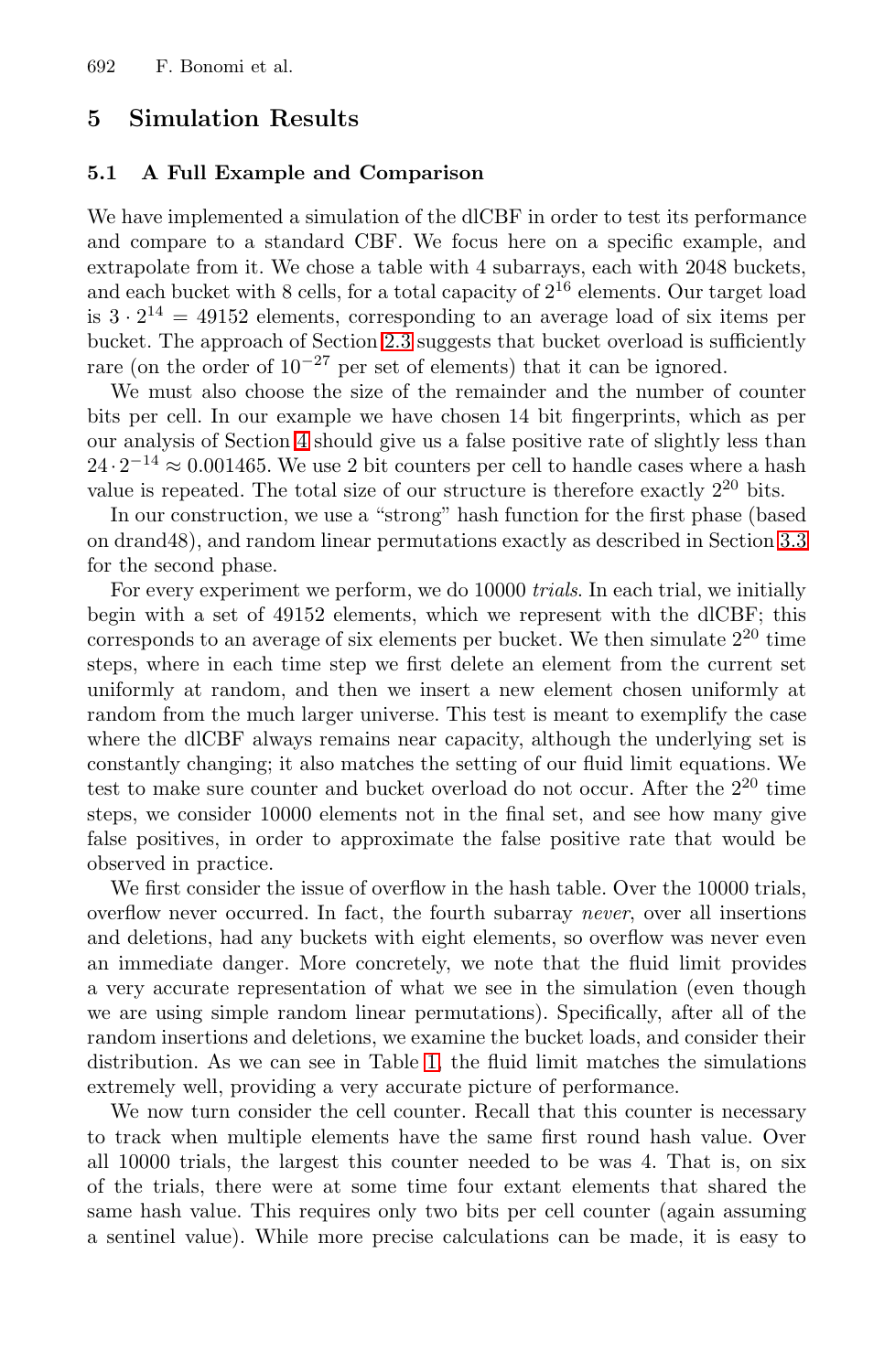<span id="page-9-0"></span>**Table 1.** Simulation results with  $6n$  elements being placed into n buckets using four choices, compared to the differential equations. The simulation results give the fraction of buckets with load at least  $k$  for each  $k$  up to 9; the results are based on the final distribution of elements after  $2^{20}$  deletions and insertions, averaged over 10000 trials. No bucket obtained a load of 9 at any time over all 10000 trials.

|               | Simulation | Steady        |
|---------------|------------|---------------|
|               | Results    | State         |
|               |            | (Fluid limit) |
| Load $\geq 1$ | 1.0000     | 1.0000        |
| Load $\geq 2$ | 0.9999     | 0.9999        |
| Load $\geq 3$ | 0.9990     | 0.9990        |
| Load $\geq 4$ | 0.9920     | 0.9920        |
| Load > 5      | 0.9502     | 0.9505        |
| Load $\geq 6$ | 0.7655     | 0.7669        |
| Load > 7      | 0.2868     | 0.2894        |
| Load > 8      | 0.0022     | 0.0023        |
| Load > 9      | 0.0000     | 1.681e-27     |

bound the probability of counter flow: for any set of  $m$  elements, the probability that any five will share the same hash value is at most  $\binom{m}{5} \left( \frac{1}{|B||R|} \right)^5$ , which for our parameters is approximately 5.62e − 17. Again, for most practical settings, counter overflow can be ignored, or if necessary a failsafe could be implemented.

Finally, we consider false positives. Over the 10000 trials, the fraction of false positives ranged from 0.00106 to 0.00195, with an average of slightly less than 0.001463. This matches our predicted performance almost exactly.

We emphasize again that this is a specific example, and the various performance metrics could be improved in various ways. False positives could be reduced by simply increasing the fingerprint size; space utilization could be improved by using fewer, larger buckets.

We now compare with a simulation of a standard CBF. We choose to compare by trying to achieve nearly the same false positive rate We use 13.5 counters per element (with 9 hash functions), or 663552 counters for 49152 elements. At four bits per counter, this works out to 2654208 bits, over 2.5 times the size of our dlCBF. Again, we performed 10000 trials, each having  $2^{20}$  deletions and insertions after the initial insertion of the base set. The largest counter value obtained was 13, which appears in just one of the 10000 trials; counter values of 12 were obtained in 16 trials. These results match what one would obtain using a back-of-the-envelope calculation based on the Poisson approximation of the underlying balls and bins problem, as in e.g. Chapter 5 of [\[13\]](#page-11-19) (or see also [\[10\]](#page-11-1)). The approximate probability that a counter is hashed to by 16 elements (giving an overflow) in an optimal CBF configuration, where the expected number of hashed elements per counter is ln 2, is approximately  $e^{-\ln 2}(\ln 2)^{16}/(16!) \approx 6.79$  $10^{-17}$ , roughly the same as the counter overflow probability for the dlCBF.

Over the 10000 trials, the fraction of false positives ranged from 0.00108 to 0.00205, with an average of slightly less than 0.001529. Again, this matches our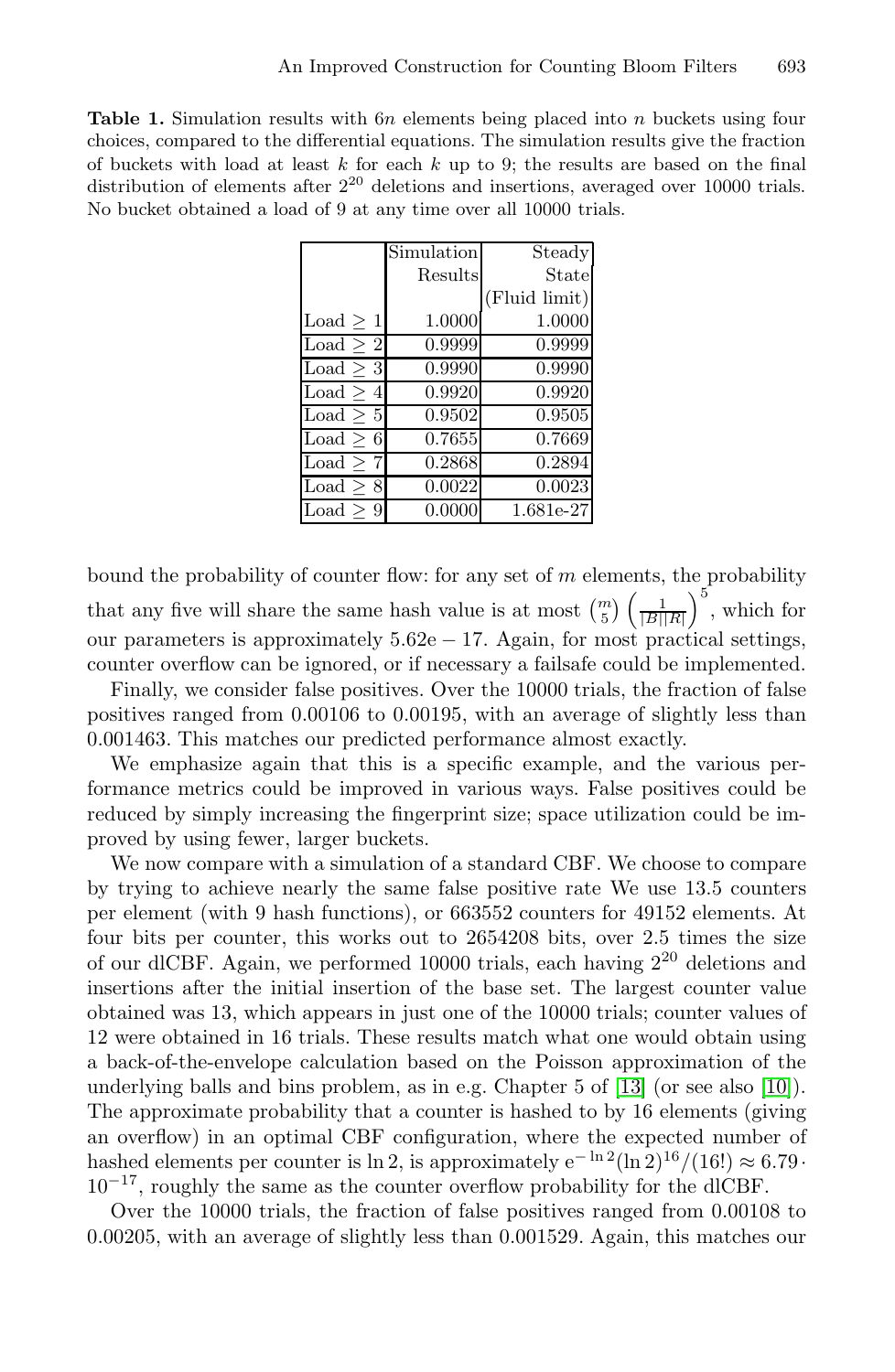predicted performance almost exactly, and it is just slightly higher then the dlCBF. As in Section [4,](#page-7-0) our conclusion is that the dlCBF can provide the same functionality as the standard CBF, using much less space without a significant difference in complexity.

# **5.2 Additional Simulation Results**

Suppose that we add more elements to the initial set, so that the average load per bucket is 6.5 instead of 6. (Specifically, in our simulations, we had 8192 buckets and 53428 elements, with each bucket having a capacity of 8 elements.) Using the fluid limit differential equations, we find that (in the steady state limit) the fraction of buckets with load at least 9 is approximately 2.205e−08. We would therefore expect in our experiments, with just over 1 million deletions and insertions, that some bucket would reach a load of 9 (causing an overflow if buckets have capacity 8) slightly over 2 percent of the time. This indeed matches our simulations; over 10000 trials, we had an overflow condition in 254 trials. This example demonstrates the fact that in general the equations are quite useful for determining the threshold number of elements over which overflow is likely to occur.

These overflows could be mitigated by allowing elements to be moved, as discussed in section [3.3.](#page-6-0) We have implemented and tested this functionality as well. Specifically, we have focused on a simple improvement: if all the buckets associated with an inserted element are at capacity, we see if any of the items in just the first subarray can possibly be moved to another of its choices to resolve the overflow. This additional failsafe allowed us to handle an average load per bucket of 6.75 (or 55296 elements), without overflow in 10000 trials. A potential bucket overflow occured between 40 to 100 times in each trial, but even this limited allowance of movement allowed the potential overflows to be resolved. Greater loads could be handled by allowing more movement, and this is certainly worthy of further experimentation. For many applications, however, including the router-based applications we are considering, we believe that movement should remain a failsafe or a very rare special case. The small loss in space utilization is compensated for by simplicity of design.

# **6 Conclusion**

We have demonstrated via both analysis and simulation that the dlCBF provides the same performance as a standard CBF using much less space. We believe the dlCBF will become a valuable tool in routing hardware and other products where the functionality of the counting Bloom filter is required.

One interesting area we hope to examine in future work is how to make the dlCBF responsive to large variations in load. The ability to move fingerprints offers one approach. Another interesting possibility is to dynamically changing the size of the fingerprint stored according to space needs.

A more general question relates to the use of  $d$ -left hashing. Since  $d$ -left hashing provides a natural way to obtain an "almost perfect" hash function, where else could it be used effectively to improve on a scheme that calls for perfect hashing?